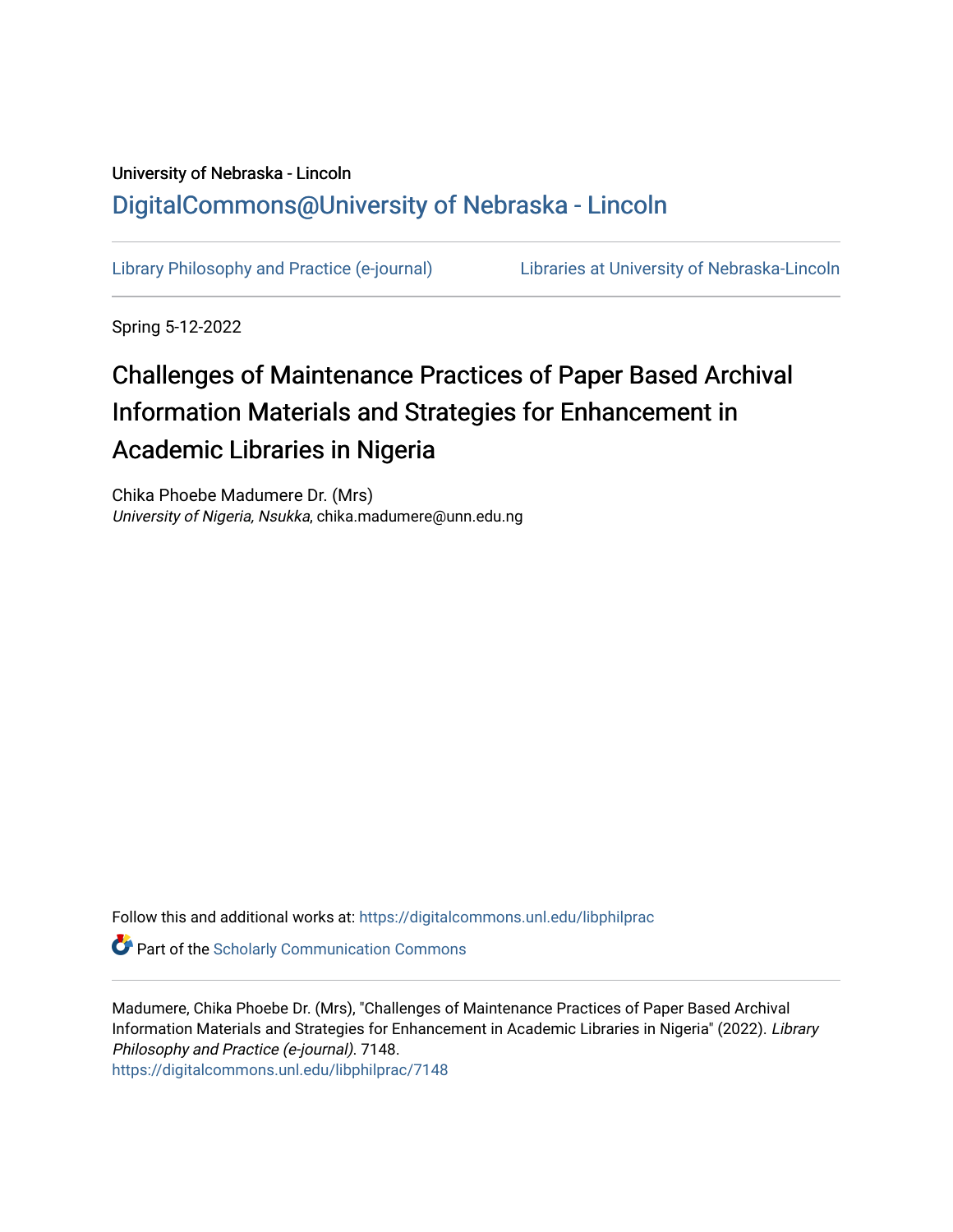## **Challenges of Maintenance Practices of Paper Based Archival Information Materials and Strategies for Enhancement in Academic Libraries in Nigeria**

#### **Abstract**

*The paper examined the challenges of maintenance of paper based archival information materials and strategies for enhancement in academic libraries in South East, Nigeria which doubled as the objectives of the study. Descriptive survey research method was used for the study. The population consisted of 277 library staff in academic libraries of government owned institutions. Questionnaire and structured interview guide was used to collect data which was analyzed using the Statistical Package of Social Sciences (SPSS) version 20. Mean scores and standard deviation were used to analyze data generated for the two research questions while ttest was used for the hypothesis. Real limits of numbers were used to determine the bench mark. The major findings of the study showed the challenges involved in maintenance of archival materials to include inadequate funding and tropical climate that breeds insects. The strategies involved in archival maintenance practices include: recruiting adequate personnel in libraries, provision of maintenance policies, adequate funding of libraries for proper maintenance of archives, proper control of insect by the use of insecticides and adequate training of maintenance personnel. The hypothesis tested revealed that there is no significant difference in the mean ratings between the male and female library staff in respect to strategies for maintenance practices of paper based archival paper materials in the academic libraries. The paper recommended that the library administrators should engage qualified and competent staff on the field of Library and Information Science and ICT to ensure adequate maintenance of archival materials in academic libraries.*

**Key Words:** Archival Materials, Archives, Academic Libraries, Archival Maintenance Practices, Preservation Challenges, Conservation Prospects, South-East, Nigeria

#### **Introduction**

Archival maintenance is not a new phenomenon. The principle of maintenance as a formal library function has been in existence in the libraries; the people of ancient times stored their documents such as scrolls in different casings such as cylindrical boxes of wood and ivory especially the Egyptians, Greeks and Romans (Jordan, 2003 and Teygeler, 2001). In addition, such traditional boxes had stands to enable the documents receive enough air circulation, and the boxes were made from selected wood like cypress, cedar, or paulowina which were insect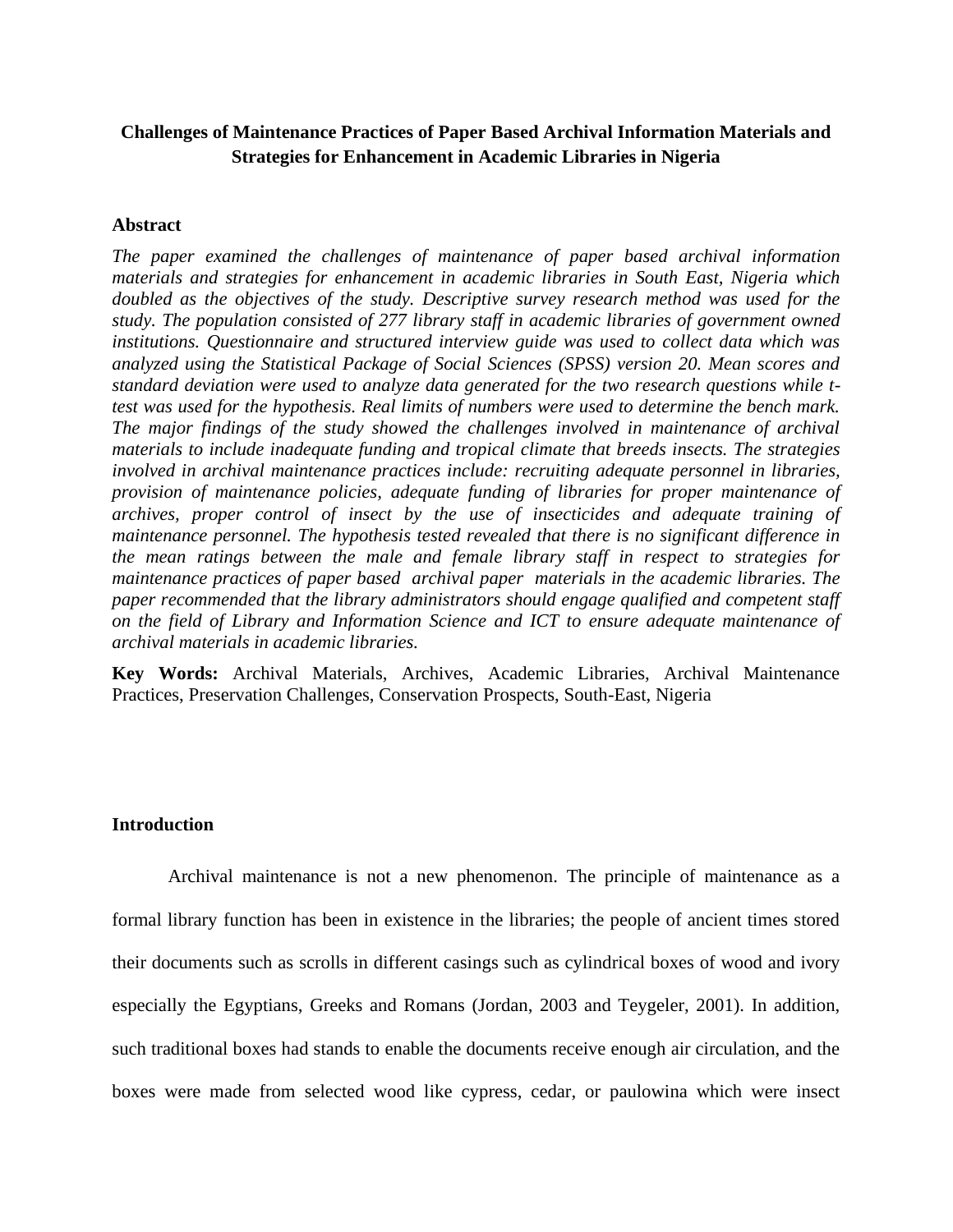repellent. This is pertinent in the history of maintenance of information materials in libraries including academic libraries.

Academic libraries are the hubs of all intellectual activities in the institutions where they exist. Academic libraries are libraries established in tertiary institutions, including Universities, Polytechnics and Colleges of Education (Omekwu and Ugwuanyi, 2015; Okiy, 2012). They provide information materials to support teaching, learning and research activities in their institutions. Also, they maintain different information materials such as archival materials in their host institutions.

Archival materials are information materials that are useful by the reason of their endless values; they are utilized for research purposes in the libraries. Archival materials are unique and rare and can be found only in a repository of a library where it exists (Okegbola as cited in Adeleke, Okusaya and Lateef, 2015). They appear in different formats such as paper, digital and born digital formats. The examples are monographs, inaugural lectures, institutional magazines and newspapers, gazettes, including all information materials generated that have continuous values. These types of materials need proper maintenance in order to prolong their life spans for posterity. However, for the purpose of this study, the focus is archival paper based materials.

Archival maintenance practices is a term that describes those maintenance activities designed to prolong the life span of archival materials by reducing and deferring the need for laboratory treatment and improving the physical storage environment (Ritzenthaler, 1990). Maintenance practices encompass preservation and conservation of information materials irrespective of their formats in their original forms (Swartzburg as cited in Jordan, 2003). Conservation embraces those activities that are geared towards protecting archival materials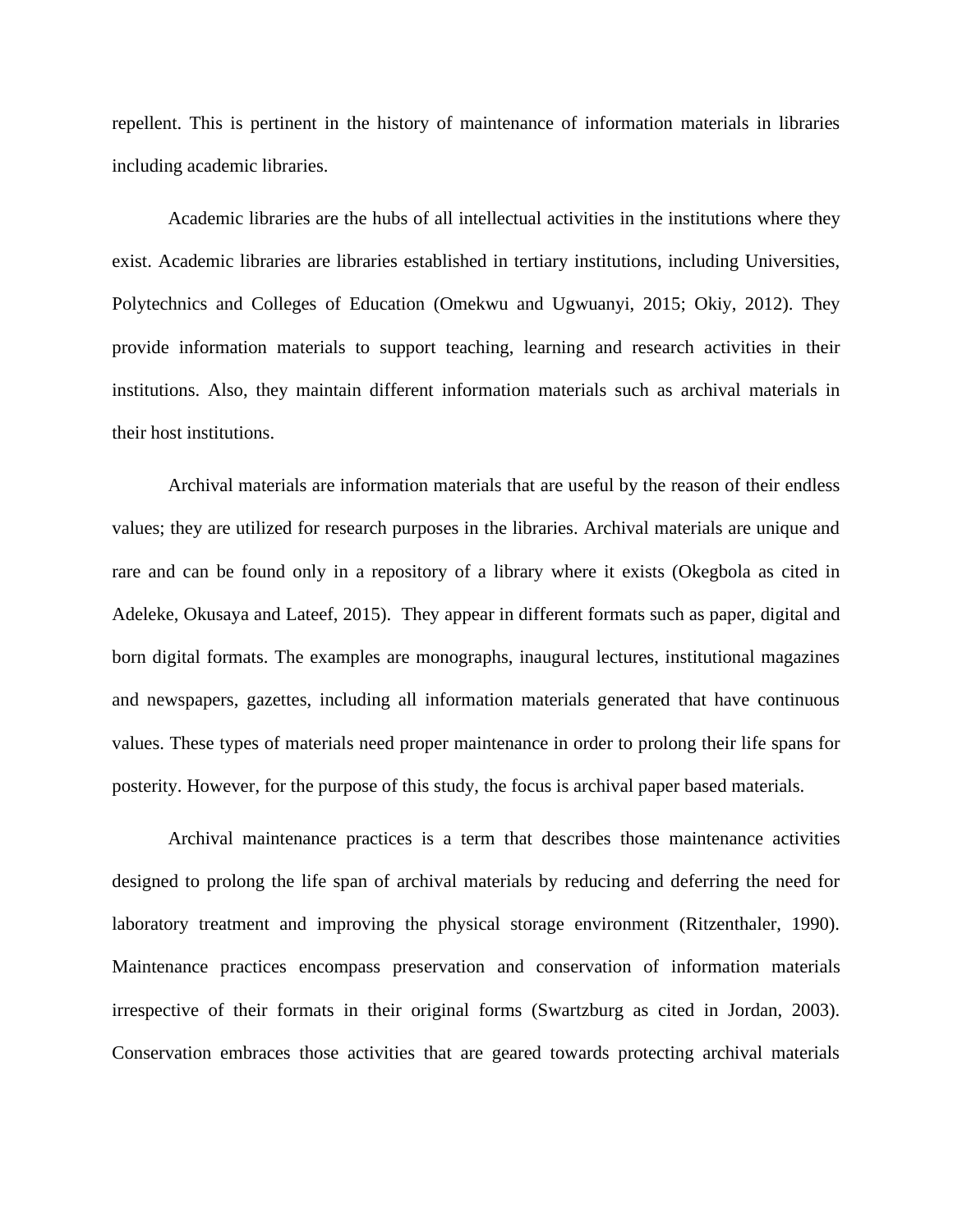from damage while preservation is the maintenance of objects in their original conditions through retention, and proper care (Jordan, 2003).

In the developed continents of the world, archival maintenance practices are practiced at higher levels; there are standard maintenance programmes developed for use at libraries. However, in Africa at large and Nigeria in particular, maintenance scene is in "a dismal state" because of inappropriate buildings, absence and inadequate air conditioners to achieve stability of temperature, lack of qualified staff and equipment for bindery and repair (Mazikana as cited in Ovowoh and Iwhiwhu, 2010). The preliminary investigation by the researchers and observation showed that archival materials in many libraries are not in good shape. Therefore, this research sets to investigate the challenges associated with archival maintenance practices for archival paper based information materials in libraries and the strategies for their enhancements.

#### **Research Questions**

The following research questions guided the study:

- 1. What are the challenges involved in the maintenance of paper based archival materials in academic libraries in South East, Nigeria?
- 2. What are the strategies for enhancing maintenance of paper based archival materials in academic libraries in South East, Nigeria?

A null hypothesis also guided the study at the level of 0.05 level of significance:

HO<sub>i</sub>: There is no significant difference in the mean ratings of male and female library staff with respect to archival maintenance practices strategies for archival paper based materials in academic libraries.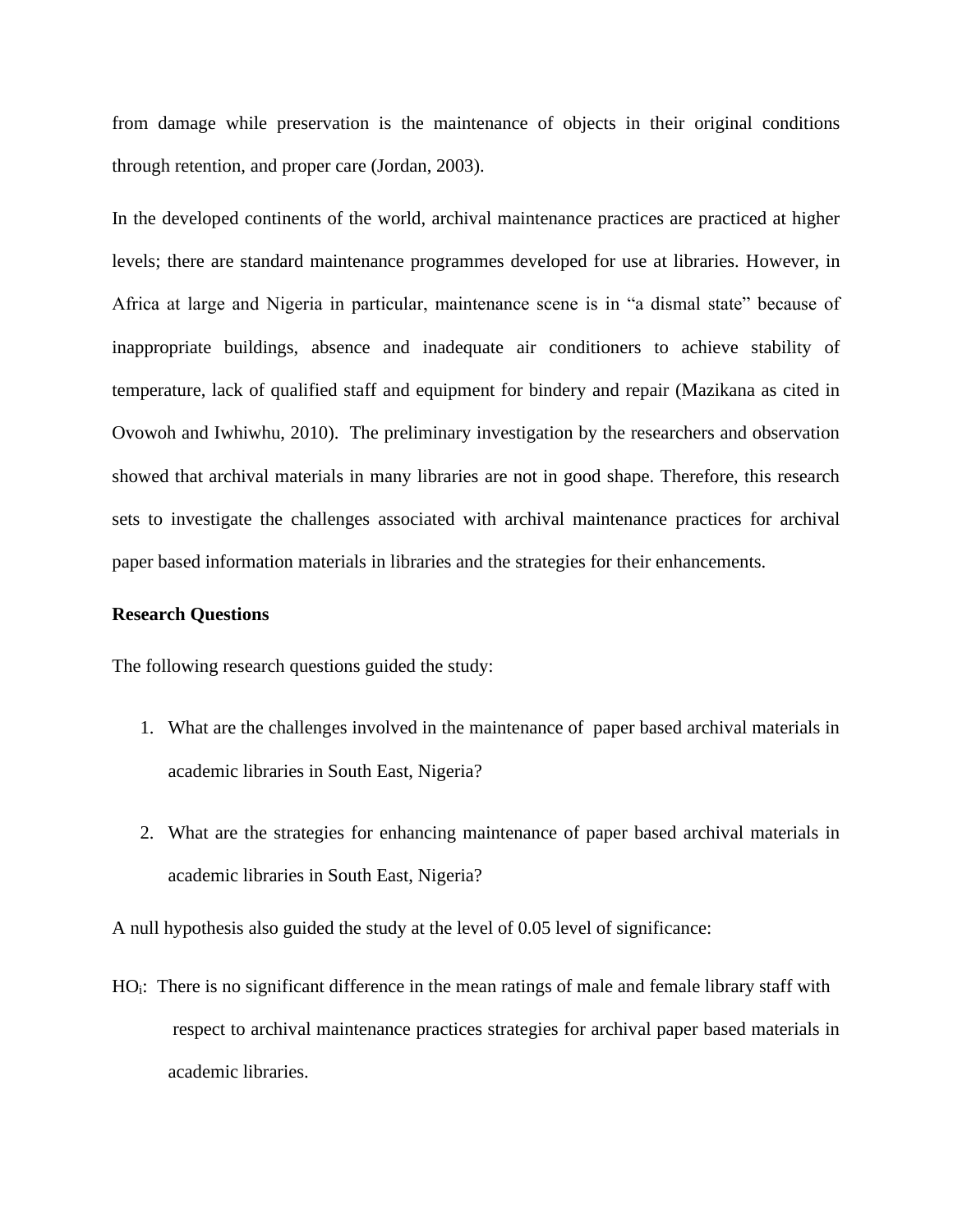## **Challenges of Archival Maintenance Practices for Archival Paper Based Information Materials in Academic Libraries**

The challenges associated with archival maintenance practices in academic libraries are quite numerous. Popoola and Olatokun as cited in Ogunmodede and Ebijuwa (2013) noted some of them as: inadequate finance and equipment, unfavourable government economic policies, tropical climate, manpower and other infrastructure, lack of preservation and conservation policy, quality of paper and ink, improper maintenance culture and cooperative preservation and conservation venture. In the same vein, Rubin (2004) exposed other factors that impede the maintenance of archives of academic libraries as improper use of materials by patrons and staff, improper lighting, heating and air conditioning, poor plumbing, fire hazards, insects, poor security to prevent theft and mutilation, and lack of disaster plan in case of sudden danger or threat such as flood and fire incidence.

#### *Inadequate Funding*

The issue of inadequate funding is a very big challenge. Ishola (2014) argued that 10% of the approved recurrent budget set aside for library development in 1993 in federal university libraries was abolished in 2001. Moreover, the minimum standard for financing the academic libraries such as federal university libraries is yet unknown. However, Igbo and Dike (2010) noted that the major source of funds for academic institutions is through government grants. They informed that on yearly basis, 10% of the total recurrent grant of each academic institution goes to library operations while 60% goes to the purchase of books and journals and 40% for personnel emolument of other consumables in the library. This is in conformity with National Universities Commission (NUC) memorandum in 1993 on government budgetary allocation for academic libraries. This shows that library votes cater for procurement of information materials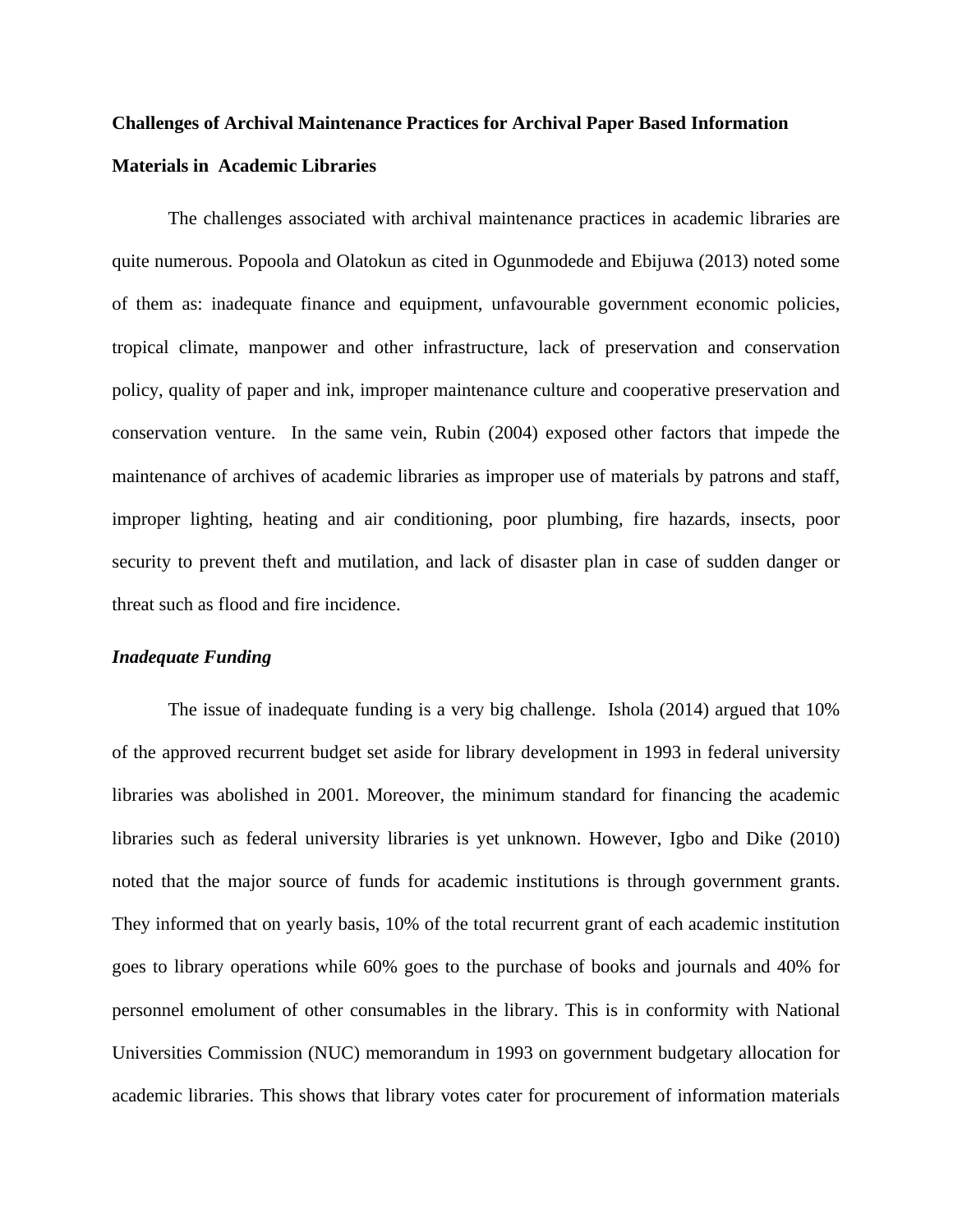while little or no fund is actually allocated to the maintenance of these materials especially archival materials.

#### *Inadequate Equipment/Maintenance Tools*

Inadequate equipment/maintenance tools can impede the maintenance practice of academic libraries. Echezona (2010) stated that the absence of required equipment to measure the levels of humidity, temperature and air pollution has made environmental factors become more challenging with regards to archival maintenance practices. In most archives and libraries in general, there is lack of qualified staff and equipment for bindery and repair. In addition, some equipment for maintenance of archives are obsolete and need to be changed to modern ones.

#### *Unfavourable Government Economic Policy*

An unfavourable government economic policy is a challenge to the maintenance of archives of academic libraries for effective service delivery in academic libraries in Nigeria. Attama and Obaseki (2010) noted that unfavourable economic policies which led to economic recession in Nigeria brought about obsolete and unserviceable equipment. Ogunsola and Ikegune (2016) opined that economic policies include the high duties and tariff charged by the government on the account of importation of equipment for the maintenance of archival and other library materials. This shows that economic policies and recessions are not favourable for the maintenance of archives for effective service delivery in academic libraries.

#### *Tropical Climate*

Tropical climate is another challenge. Tropical climate is a non-arid climate and all through the year, there is mean temperature of at least 180 C or (64o F) which shows that they are usually hot with only two seasons namely: dry and wet seasons (Mcknight and Hess, 2000). The tropical climate encourages the breed of insects such as cockroaches, termites, booklice, and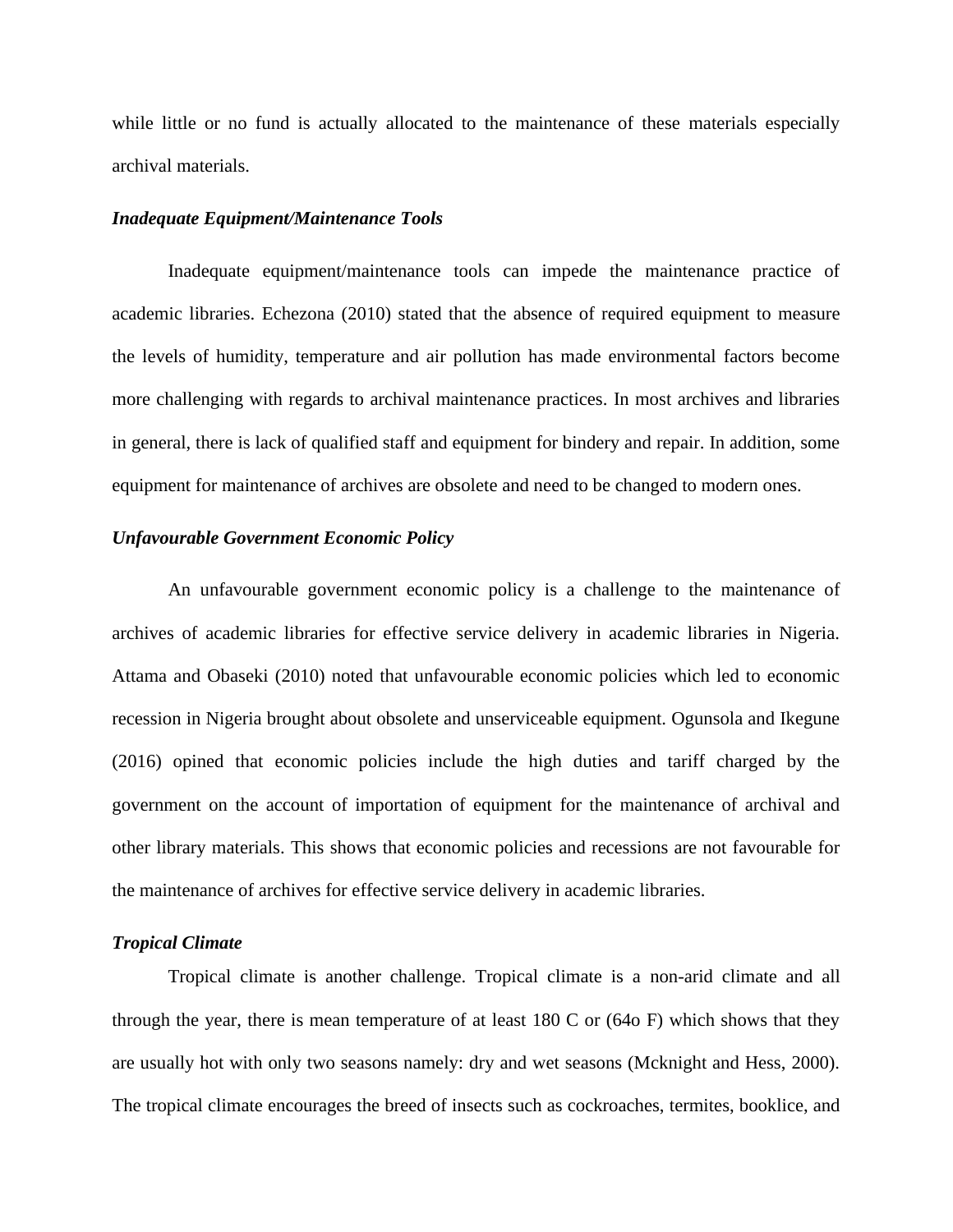rodents such as rats, mice, etc. which endanger the archival materials by causing damage and stains on them. Ogunsola and Ikegune (2016) revealed that the effects of tropical climate include high relative humidity, dust and excessive temperature that speed up the rate of deterioration of archival materials.

#### *Lack of Maintenance Policy*

Lack of maintenance policy is another challenge to many archives of academic libraries. Ovowoh and Iwhiwhu (2010) are doubtful that many Nigerian libraries and archives have policy documents and maintenance librarians. However, policy document is a foundation for any meaningful maintenance practices in archives. Policy documents interpret in clear terms what should be done and how to go about it in relation to the maintenance of archives of academic libraries.

#### *Improper Maintenance Culture*

Improper maintenance culture refers to mishandling of archival materials, exposing them to humid conditions, neglecting the materials when they are slightly torn, marking the materials with ink, folding, dog-earing and bad shelving practices. Oghenetega and Ebele (2014) emphasized that improper maintenance culture speeds up the level of deterioration of archival and library information bearing materials. They further discovered that books as well as paperbased archival materials can last for five hundred years if properly maintained.

### *Improper Lightening*

Improper lightening is another challenge to maintenance practices of archives in academic libraries. Light is a form of electromagnetic energy with different wavelength radiations both visible and invisible. The visible and invisible effects of light on archival papers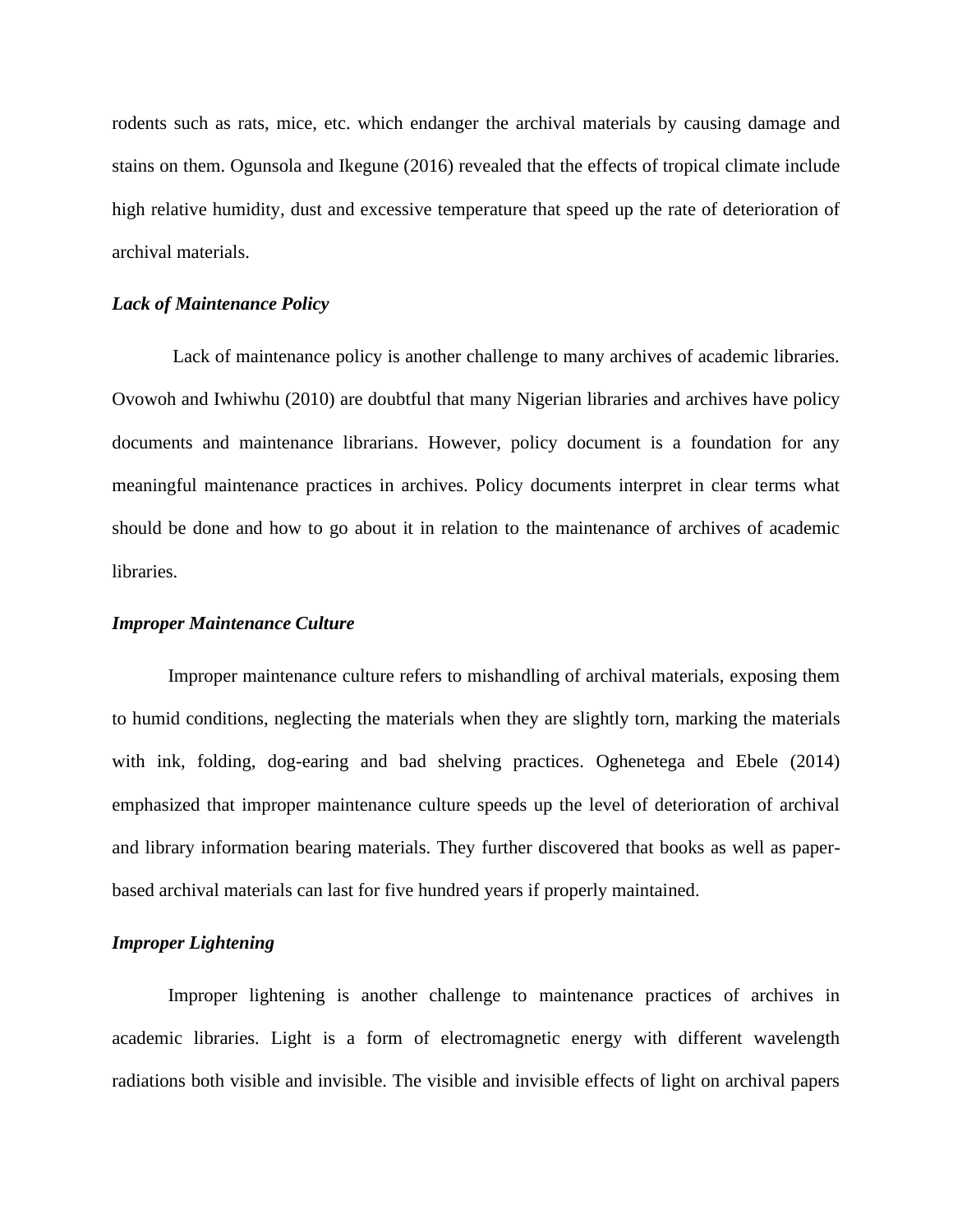can make them to become brittle and fade in colour (both the paper and ink) (Ibegwam, 2010). Other challenges include security, pollution and lack of trained conservators (Okegbola as cited in Adeleke, Okusaya and Lateef (2015).

#### *Inadequate Training of Library Personnel/ Maintenance Librarians*

Maintenance librarians bring about a better conservation effect in the libraries (Alegbeleye, 1993). However, lack of trained maintenance librarians brings inefficiency in the system in the aspect of maintaining archival materials. Effective maintenance of archives of academic libraries requires maintenance administrator or librarian who will be responsible for designing and coordinating all aspects of a preservation program. Jordan (2003:2354) emphasized that the maintenance administrator conducts condition survey needs assessment, strategic planning in order to produce a meaningful overview and profile of an institution's preservation needs.

#### **Strategies for Enhancing Archival Maintenance Practices in Academic Libraries**

The strategies for improving archival maintenance practices in academic libraries centre on the methods, ways, and procedures of keeping archival materials in good conditions in order to prolong their life spans. Cloonan as cited in Rubin (2004) suggested development of maintenance programmes such as proper storage facilities, proper environmental control, fostering reformatting and migrating techniques for materials that are physically deteriorating, creating disaster and recovery plans, treating materials that need repair and restoration physically, providing both staff and user education on the overall handling, caring, and use of library and archival materials.

#### *Recruiting Adequate Personnel*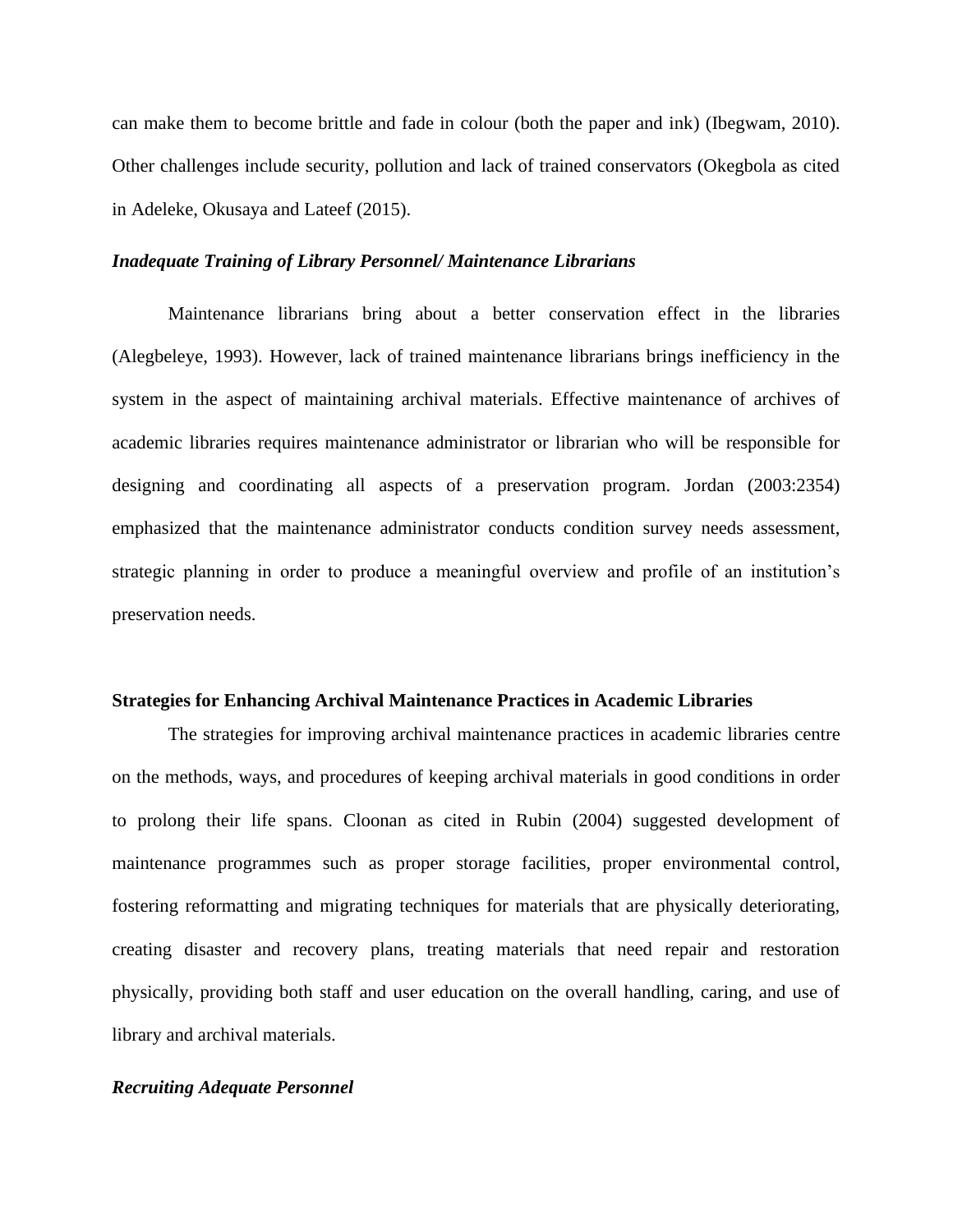Recruiting adequate personnel in academic libraries can be a strategy for enhancing archival maintenance practices. Recruitment of staff is a period when an organization or institution examines people in view of hiring them to serve in different capacities (Walker, in Ekwoba, Ikeije and Ufoma, 2016). Recruitment is intended to bring in the most qualified people into an organization in other to occupy the positions they fit in properly in accordance to their educational background, experience and expertise. The success and failure of an organization depends largely on the quality of staff recruited. In agreement, Ekwoba et.al. (2015) argued that appointments are only successful when good selections of employees are made and they can contribute positively to the organizational goals while poor recruitments can mar the organization's objectives and outlooks in the wider society. As a result of that, it is important for the administration of academic institutions to engage qualified persons to carry out archival maintenance practices in academic library.

#### *Training of Library Personnel*

 Adequate training of library personnel is another way of ensuring proper maintenance of archival resources. Akussa as cited in Ogunmodede and Ebijiuwa (2013) advocated for training of library personnel in order to be skilled for archival maintenance duties. Training of personnel involves education or inculcating the needed skills to staff to carry out a specific duty or job (Azino, 2000). There are different types of training such as on the job training, conferences, workshops, seminars, study visits, in-service training, industrial attachment (Eze, 2012). The essence of training is to improve the job performance of staff and improve their efficiency, productivity and skills (Ganesh and Indradevi, 2015); Ojiambo in Ajidahu, 2007). Training is needed for the library staff to care for archival materials properly.

#### *Provision of Maintenance Policies*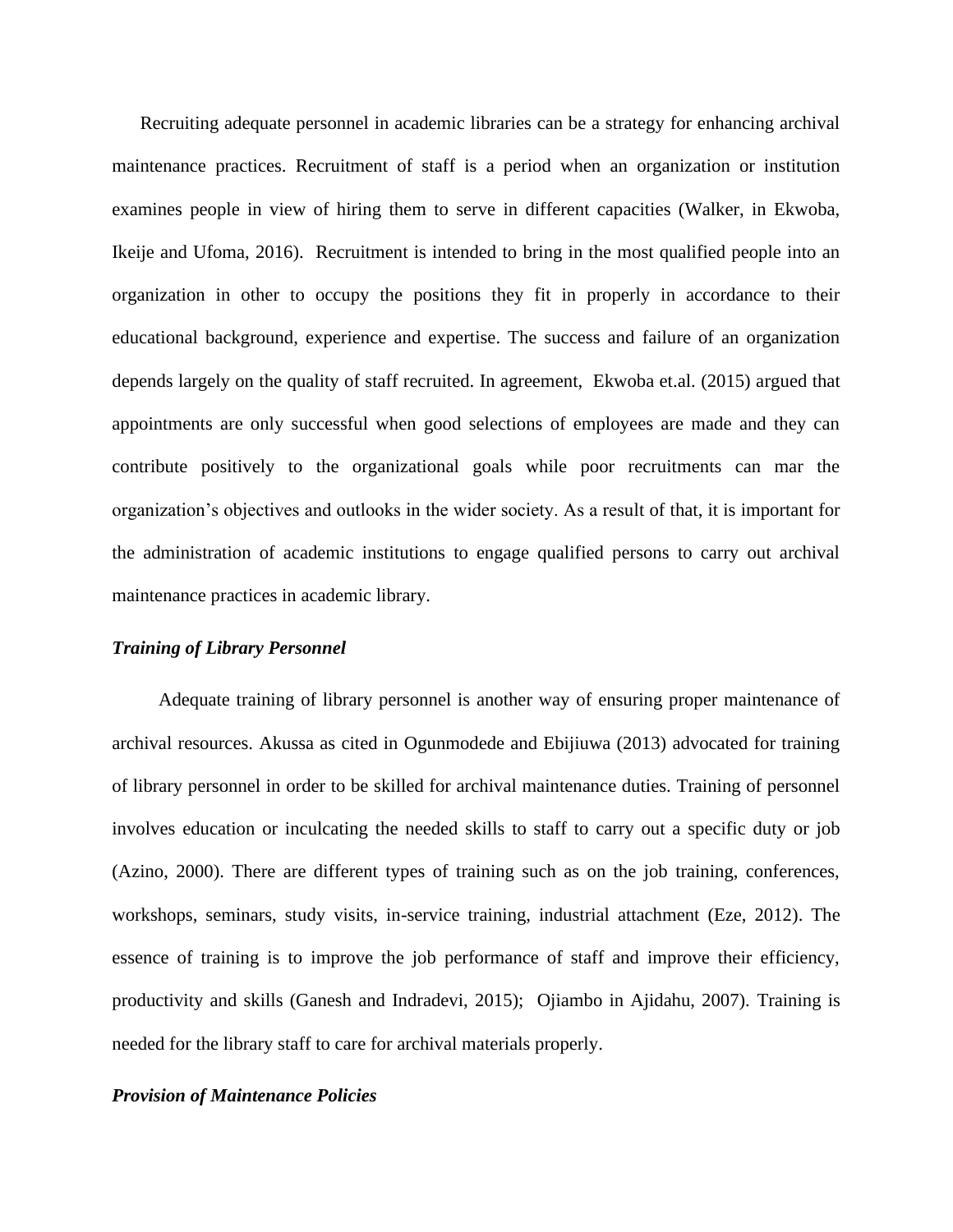Provision of maintenance policies is an important strategy for improving archival maintenance in academic libraries. A policy is a work plan that directs the activities of library staff in an institution. Especially, it specifies how archival materials in academic libraries are to be maintained in order to realize the objectives of the parent institutions. Policy documents interpret activities to be done in order to maintain archival materials at various levels (Ode and Omakoro, 2007). Ritzenthaler (1990) noted that policy guidelines are intended to pass information, give instructions and detailed practices required devoid of curative treatments.

#### *Proper Funding of Academic Libraries*

Proper funding of academic libraries is a strategy of improving archival maintenance in the academic libraries. The funding of academic libraries depends largely on the status or ownership; some of them are owned by either government or private individuals. Generally, library funds are generated from their host institutions but Hisle and Emojorho as cited in Ubogu and Okiy (2011) revealed that the academic libraries in the developing countries are mainly funded by the government through government allocations, endowment funds, library fees, gifts and other little sources. This shows that the academic libraries can generate funds from many sources other than the government allocations but it is still needful to fund the academic libraries properly to enable them to maintain the archival resources in order to promote service delivery in academic libraries.

#### *Appropriate Buildings for Academic Libraries*

There should be appropriate buildings for academic libraries so as to accommodate archival materials. Ala and O'Connel (2010) emphasized that archives and records buildings must have "safe, secure, healthy, comfortable, durable, aesthetically pleasing and accessible environments". They also noted that archives buildings must be designed in view of the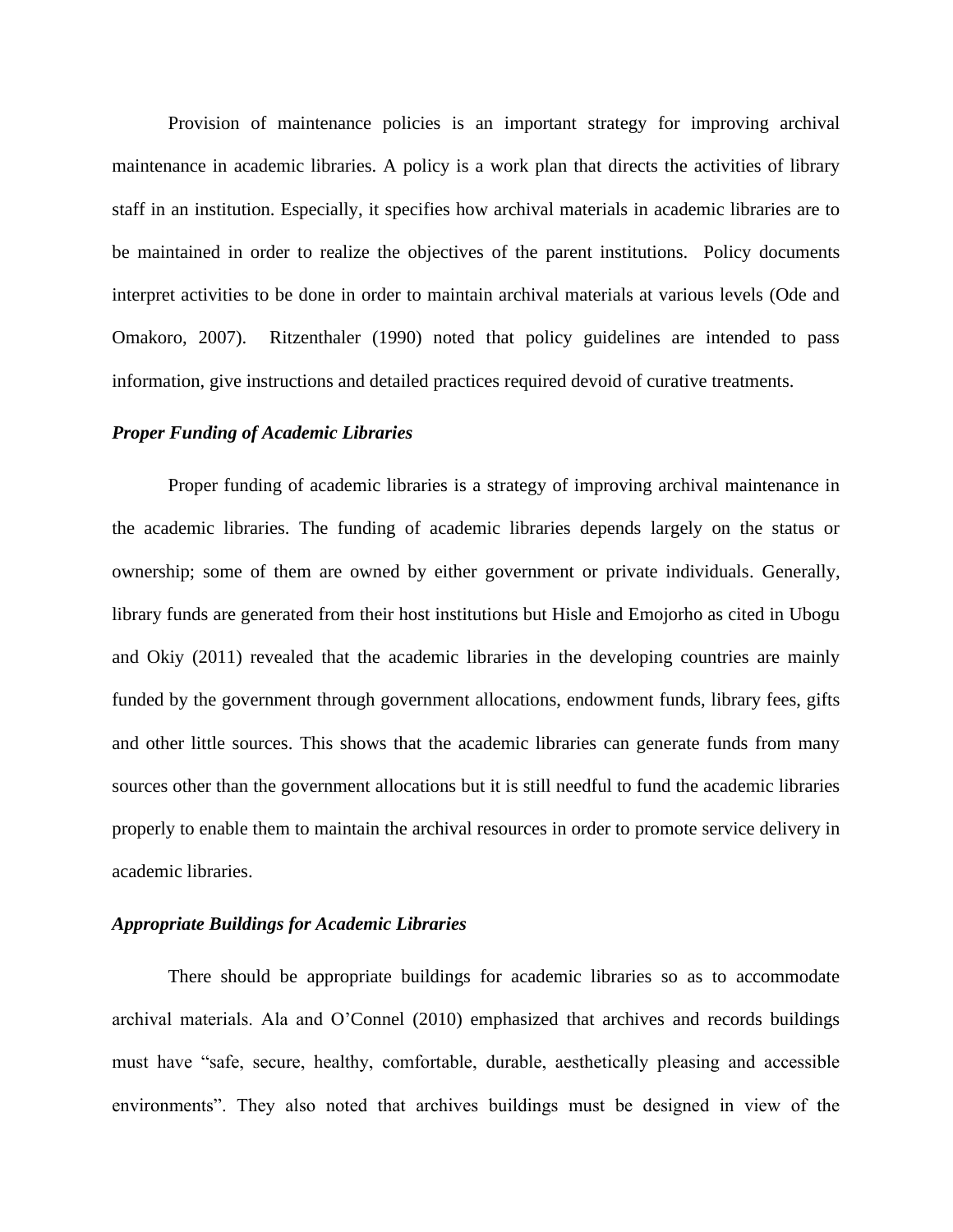following: the storage of archived materials for efficiency, protection of the archived materials is the principal design driver for this building type; compartmentalization of storage areas to limit involved area of catastrophic loss in case of fire or system failure; daylight for the staff without harming of archival materials or adversely affect the sensitive indoor environmental conditions; controlled access to archive storage areas; secure and safe loading and receiving areas; secure and controlled public/researcher access.

#### *Control of Light and Proper Air Conditioning*

The control of light is vital for the maintenance of archival materials in academic libraries. Echezona (2010) maintained that blinding the windows to avoid direct sunlight, fixing ultra violet filtered windows can help to control excessive light. Jeyraj cited in Mahmood and Mari (2013) opined that installation of air conditioning which will serve for twenty four hours (every day and night) in the storage areas in order to prevent external acidity in paper materials and other atmospheric pollutants. They further advocated for proper ventilation such as cross windows, exhaust and electric fans for proper air circulation where there is no air conditioning systems.

#### *Proper Maintenance Culture*

There should be proper maintenance culture in academic libraries especially for archival materials. Oghenetega and Ebele (2014) noted that proper maintenance culture begins with amending the defects like tears and other things found out on time. The library staff should not allow them to deteriorate completely before looking for ways to amend them. Agarwal and Barkeshi as cited in Mahmood and Mari (2013) and Edoka (2000) noted that library staff should keep sensitive, rare and fragile archival materials in containers meant for them, move and carry archival books with trolleys, and also carefulness is needed while photocopying archival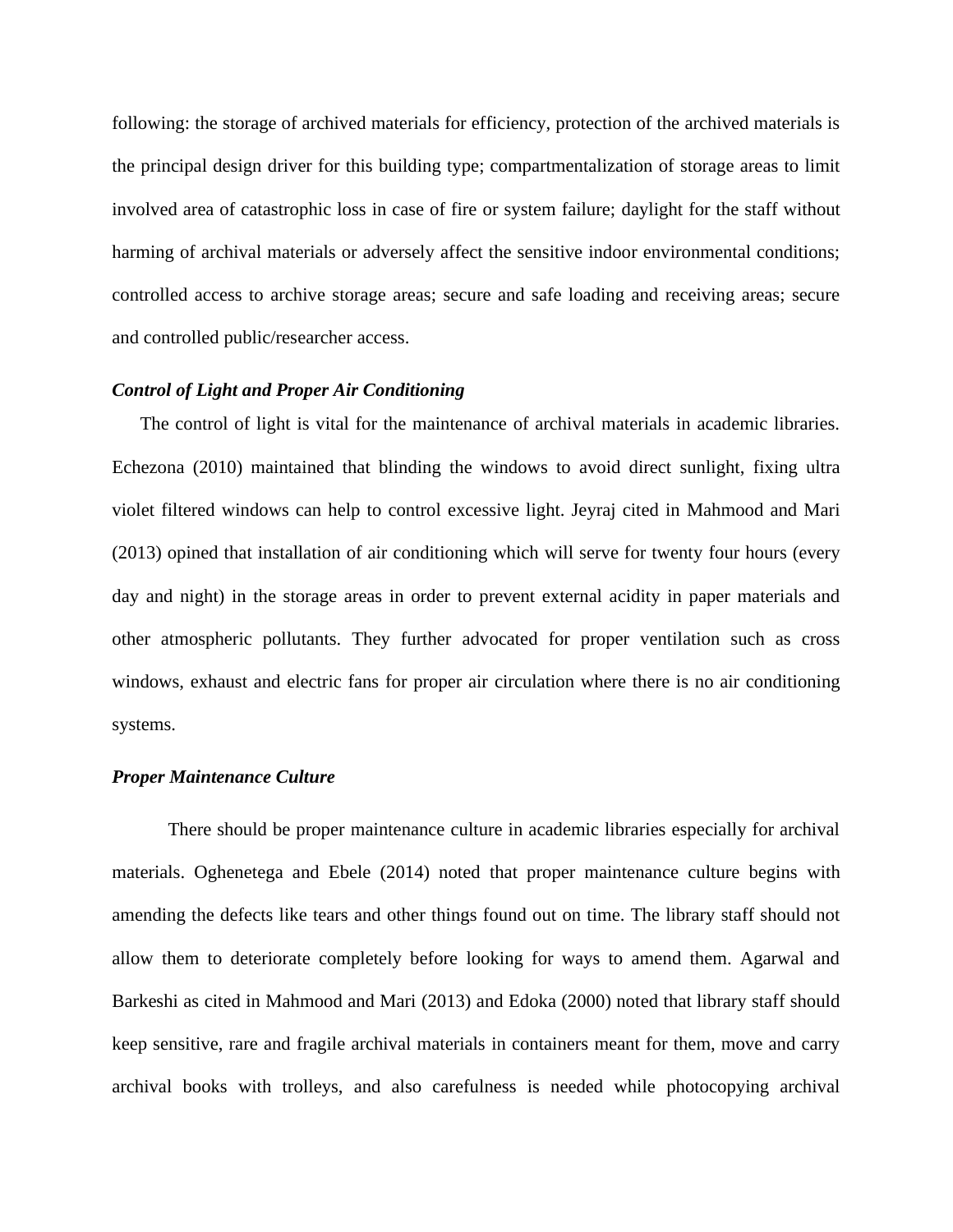materials in order to avoid damaging the bindings and the spine. Furthermore, they advocated for the use of book ends to provide support for books on the shelves, shelving of books properly without making it to be too tight or too loose. In addition, cleaning of the shelves regularly is proper maintenance culture as well as avoidance of defacing archival materials through marking, folding, face downing of books after reading and finger licking before turning the pages by users. Therefore, proper maintenance culture will help to prolong archival materials for research and other scholarly activities.

#### *Improved Salaries for Staff*

An improved salary of staff in order to boost their morale is vital for proper archival maintenance practices for effective service delivery in academic libraries. Salary is a basic income paid to staff or workers usually at the end of the month. Salary is a motivational factor that makes workers to render their services effectively in every workplace (Sule, Amuni, Obasan, and Banjo (2015). Essien as cited in Sule et.al (2015) argued that poor salaries can cause frustrations on the part of workers and they advocated for right payments for workers in different working environments.

#### *Installation of Bindery Sections with Adequate Machineries*

Installation of bindery sections with adequate machineries at the libraries is an archival maintenance practice measure that can facilitate service delivery in academic libraries. The academic libraries usually have bindery sections as a place where torn books are repaired. However, it is pertinent to provide adequate machines for proper maintenance of archival materials.

#### **Methodology**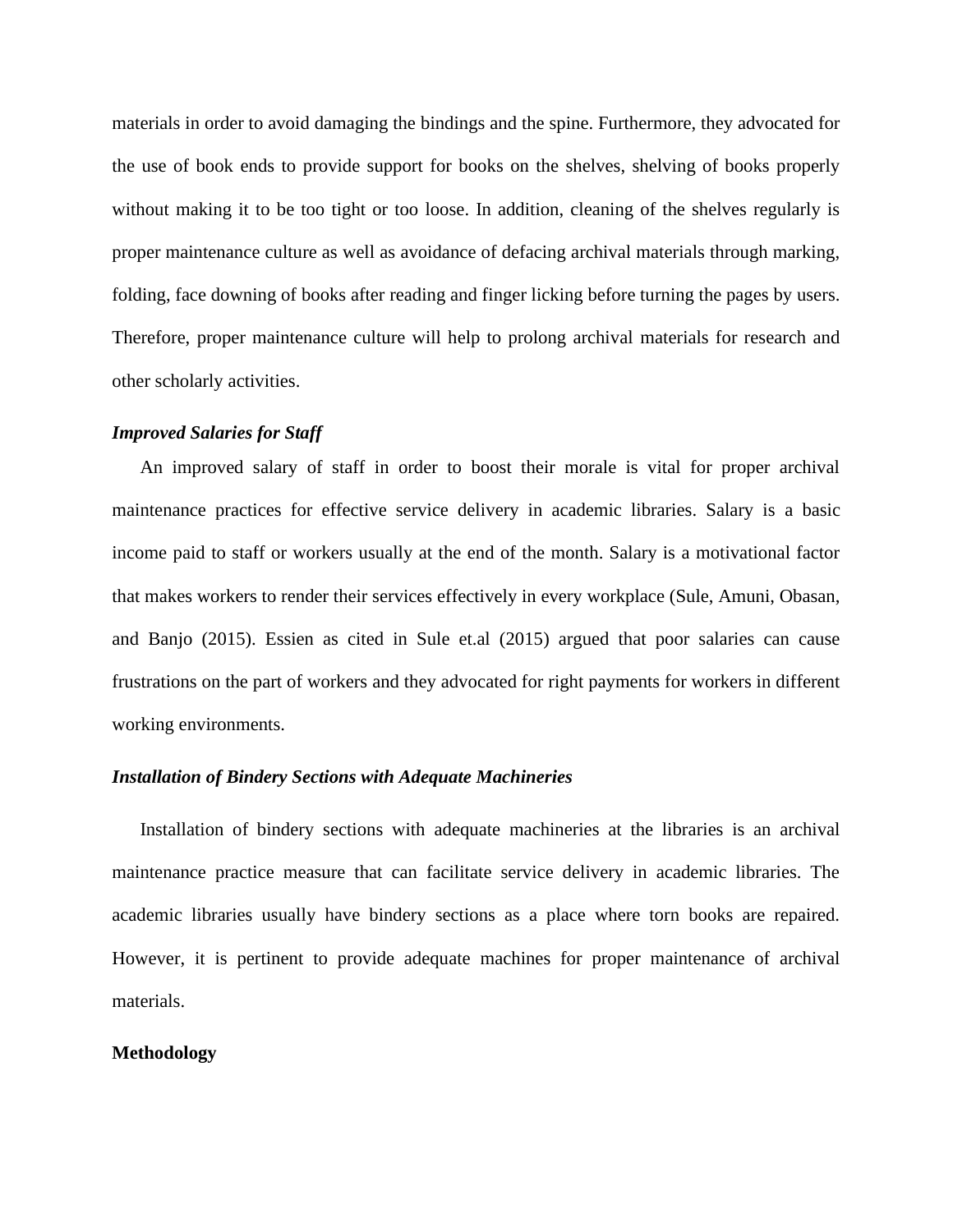The design used for this study was descriptive survey. The area of the study is South East, Nigeria which is usually characterized by excessive humidity, breed of insects and rodents that endanger archival materials. The population of the study was made up of 277 library staff while questionnaire and structured interview developed by the researcher were used to collect data. The data collected was analyzed using the Statistical Package of Social Sciences (SPSS) version 20 and mean scores; the bench mark was 2.50. A null hypothesis was formulated and tested at 0.05 significance value.

#### **Results**

**Research Question 1:** What are the challenges involved in the maintenance of archival paper based materials in academic libraries in South East, Nigeria?

**Table 1: The Mean Rating and Standard Deviations on the Challenges Involved in the Maintenance of Archival Paper- Based Materials in Academic Libraries in South East, Nigeria**

| Challenges involved in the        | Universitie      |           | Colleges         |                | Polytechnic        |           | Total            |           | Decisio         |
|-----------------------------------|------------------|-----------|------------------|----------------|--------------------|-----------|------------------|-----------|-----------------|
| maintenance of archival materials | S                |           | οf               |                | S                  |           |                  |           | n               |
| in academic libraries             | Education        |           |                  |                |                    |           |                  |           |                 |
|                                   | $\boldsymbol{X}$ | <b>SD</b> | $\boldsymbol{X}$ | <b>SD</b>      | $\boldsymbol{X}$   | <b>SD</b> | $\boldsymbol{X}$ | <b>SD</b> |                 |
| Inadequate funding                | 3.45             | 0.71      | 3.53             | 0.57           | 3.57               | 0.60      |                  | 3.49 0.66 | Agree           |
| Lack of maintenance policy        | 3.34             | 0.73      | 3.33             |                | $0.66$ 3.45 $0.63$ |           |                  | 3.36 0.70 | Agree           |
| Inadequate equipment              | 3.30             | 0.79      | 3.31             | 0.68           | 3.48               | 0.68      |                  | 3.34 0.75 | Agree           |
| /maintenance tools                |                  |           |                  |                |                    |           |                  |           |                 |
| Unfavourable economic policies    | 3.29             | 0.75      |                  | 3.33 0.69      | 3.41               | 0.68      |                  |           | 3.32 0.72 Agree |
| Improper maintenance culture      | 3.35             | 0.70      | 3.16             | 0.79 3.41      |                    | 0.73      |                  | 3.32 0.73 | Agree           |
| Poor remuneration of staff        | 3.25             | 0.80      | 3.34             | 0.64           | 3.36 0.83          |           |                  | 3.30 0.78 | Agree           |
| Lack of trained                   | 3.24             | 0.81      |                  | 3.34 0.58 3.41 |                    | 0.68      |                  | 3.30 0.74 | Agree           |
| library/maintenance personnel     |                  |           |                  |                |                    |           |                  |           |                 |
| Poor remuneration of staff        | 3.25             | 0.80      | 3.34             | 0.64           | 3.36 0.83          |           |                  | 3.30 0.78 | Agree           |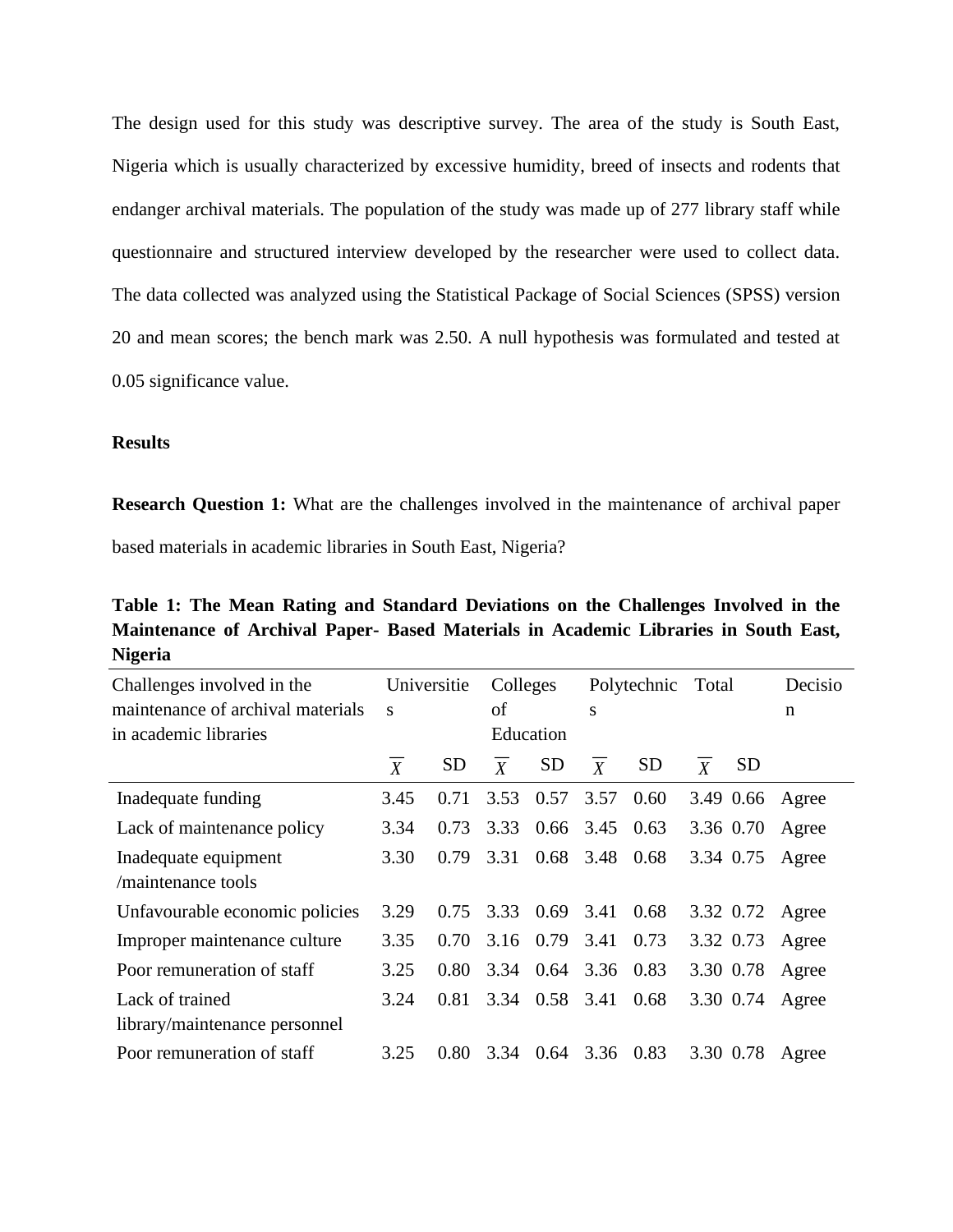| Lack of adequate personnel in |      |  |  | 3.18 0.90 3.41 0.73 3.43 0.70 3.28 0.83 Agree |  |
|-------------------------------|------|--|--|-----------------------------------------------|--|
| libraries                     |      |  |  |                                               |  |
| Tropical climate which breeds |      |  |  | 3.25 0.68 3.19 0.69 3.43 0.60 3.27 0.67 Agree |  |
| insects                       |      |  |  |                                               |  |
| Improper lightening           | 3.27 |  |  | 0.69 3.10 0.69 3.14 0.93 3.21 0.75 Agree      |  |
| Inappropriate buildings       | 3.09 |  |  | 0.84 3.02 0.85 3.31 0.80 3.12 0.83 Agree      |  |

The results from Table 1 show that out of 12 items raised on the challenges involved in the maintenance of archival paper based materials, 11 items were rated high (agree) while 1 item was rated low (disagree). We can deduce therefore that Inadequate funding (3.49), Lack of maintenance policy (3.36), inadequate equipment /maintenance tools (3.34), unfavourable economic policies (3.32), improper maintenance culture (3.32), poor remuneration of staff and lack of trained library/maintenance personnel (3.30) each. However, inappropriate buildings had the mean of (3.12) which shows that it is not a challenge as indicated by the respondents. There is a close range of standard deviation scores which shows that there is close agreement in the opinions of the respondents.

These findings supported that of Mazikana as cited in Ovowoh and Iwhiwhu (2010) and Akussah in Echezona (2010) as great challenges against the maintenance practices of archival materials in academic libraries and lack of qualified staff for maintaining and handling archival materials in academic libraries as well as lack of equipment for bindery and repair. In addition, Okegbola in Adeleke, Okusaya and Lateef (2015) and Popoola and Olatokun as cited in Ogunmodede and Ebijua (2013) noted that the problems of maintenance of archival materials in academic libraries are economy (poor economy which affects training of library personnel and funding of libraries) and lack of maintenance policy.

**Research Question 2:** What are the strategies for enhancing archival maintenance of paper based archival materials in academic libraries in South East, Nigeria?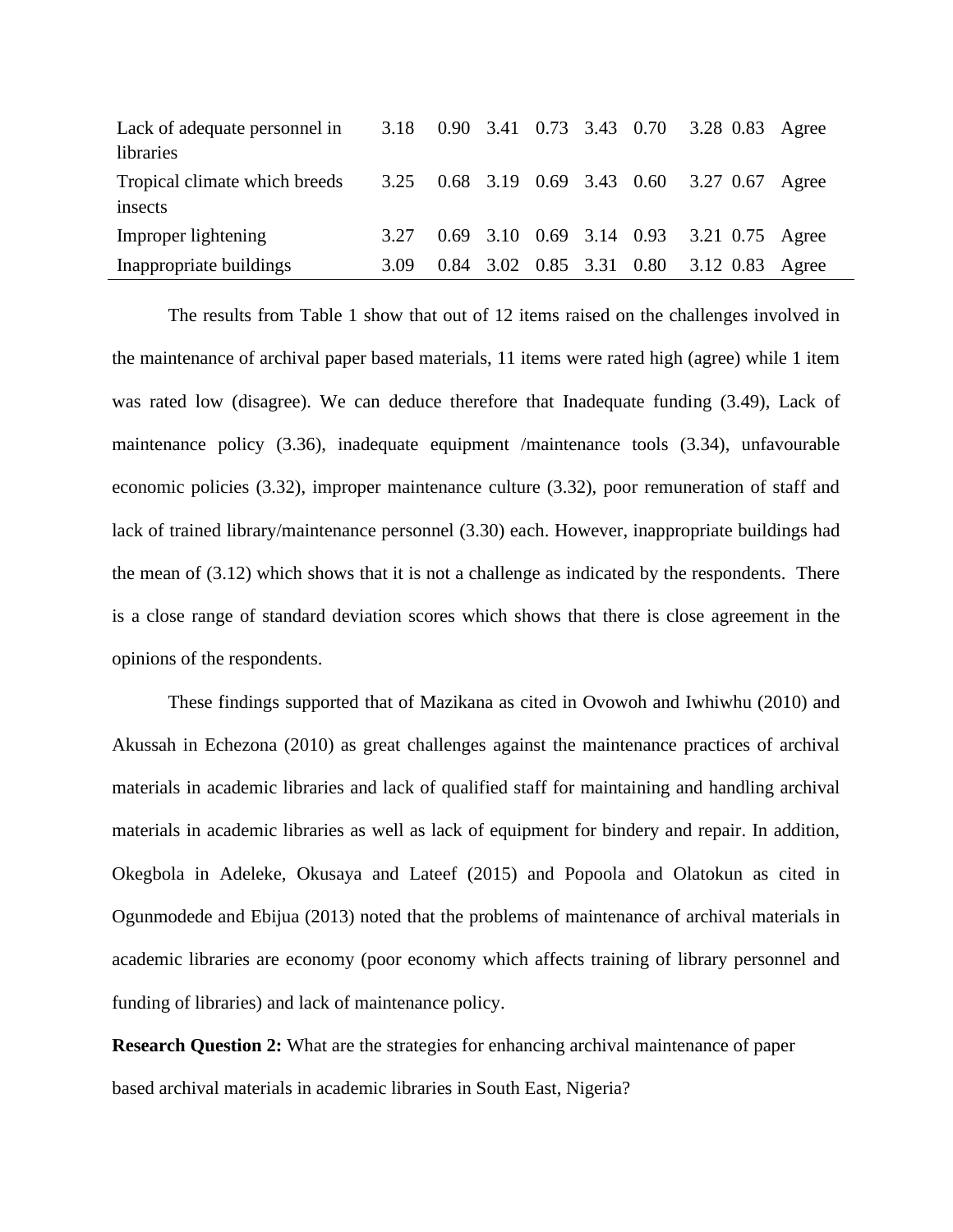|                                                                                    |                                            | Universiti                            |                | Colls. of |                | Polytech                              | Total |           | Dec |
|------------------------------------------------------------------------------------|--------------------------------------------|---------------------------------------|----------------|-----------|----------------|---------------------------------------|-------|-----------|-----|
| Strategies involved in the archival                                                | es                                         |                                       | Edu.           |           | nics           |                                       |       |           |     |
| maintenance practices in academic                                                  | $\boldsymbol{X}$                           | SD <sub>.</sub>                       | $\overline{X}$ | <b>SD</b> | $\overline{X}$ | SD                                    | X     | <b>SD</b> |     |
| libraries                                                                          |                                            |                                       |                |           |                |                                       |       |           |     |
| Recruiting adequate personnel in                                                   | 3.56                                       | 0.58 3.55 0.57 3.74 0.44 3.60 0.55 VA |                |           |                |                                       |       |           |     |
| libraries                                                                          |                                            |                                       |                |           |                |                                       |       |           |     |
| Adequate funding of libraries for proper                                           | 3.52 0.73 3.50 0.63 3.67 0.47 3.55 0.66 VA |                                       |                |           |                |                                       |       |           |     |
| maintenance of archives                                                            |                                            |                                       |                |           |                |                                       |       |           |     |
| Installation of bindery sections with                                              | 3.53                                       |                                       |                |           |                | 0.56 3.40 0.67 3.62 0.49 3.52 0.58 VA |       |           |     |
| adequate machineries at the libraries                                              |                                            |                                       |                |           |                |                                       |       |           |     |
| Improved salaries of staff are important                                           | 3.45                                       | 0.69 3.43 0.57 3.60 0.49 3.48 0.63 A  |                |           |                |                                       |       |           |     |
| in order to boost their morale.                                                    |                                            |                                       |                |           |                |                                       |       |           |     |
| Adequate training of library/maintenance 3.40 0.77 3.40 0.59 3.69 0.47 3.46 0.69 A |                                            |                                       |                |           |                |                                       |       |           |     |
| personnel.                                                                         |                                            |                                       |                |           |                |                                       |       |           |     |
| There should be appropriate building for 3.43 0.71 3.36 0.52 3.57 0.57 3.45 0.65 A |                                            |                                       |                |           |                |                                       |       |           |     |
| libraries                                                                          |                                            |                                       |                |           |                |                                       |       |           |     |
| Proper air conditioning of libraries                                               | 3.45                                       |                                       |                |           |                | 0.72 3.22 0.68 3.57 0.53 3.43 0.68 A  |       |           |     |
| Favourable economic policies in order to                                           | 3.42                                       |                                       |                |           |                | 0.76 3.38 0.52 3.53 0.54 3.43 0.68 A  |       |           |     |
| boost library funds                                                                |                                            |                                       |                |           |                |                                       |       |           |     |
| There should be proper maintenance                                                 | 3.43                                       |                                       |                |           |                | 0.74 3.34 0.61 3.47 0.50 3.42 0.67 A  |       |           |     |
| culture                                                                            |                                            |                                       |                |           |                |                                       |       |           |     |
| Proper lightening of libraries                                                     | 3.45                                       |                                       |                |           |                | 0.70 3.29 0.56 3.47 0.57 3.42 0.65 A  |       |           |     |

**Table 2: The Mean Ratings and Standard Deviations of Respondents on Strategies Involved in the Archival Maintenance Practices for Paper Based Materials in Academic Libraries in South East, Nigeria**

Results from Table 2 reveal the strategies involved in the maintenance of archival materials. It disclosed that all the items raised were rated high (agree) such as**:** recruiting adequate personnel in libraries (3.60), adequate funding of libraries for proper maintenance of archives (3.55), proper control of insect by the use of insecticides (3.49), provision of maintenance policies (3.48), adequate training of maintenance personnel (3.46), favourable economic policies in order to boost library funds (3.43), there should be proper maintenance culture (3.42). Finally, the table reveals a close range of standard deviation scores in the respondents' opinions indicating close agreements.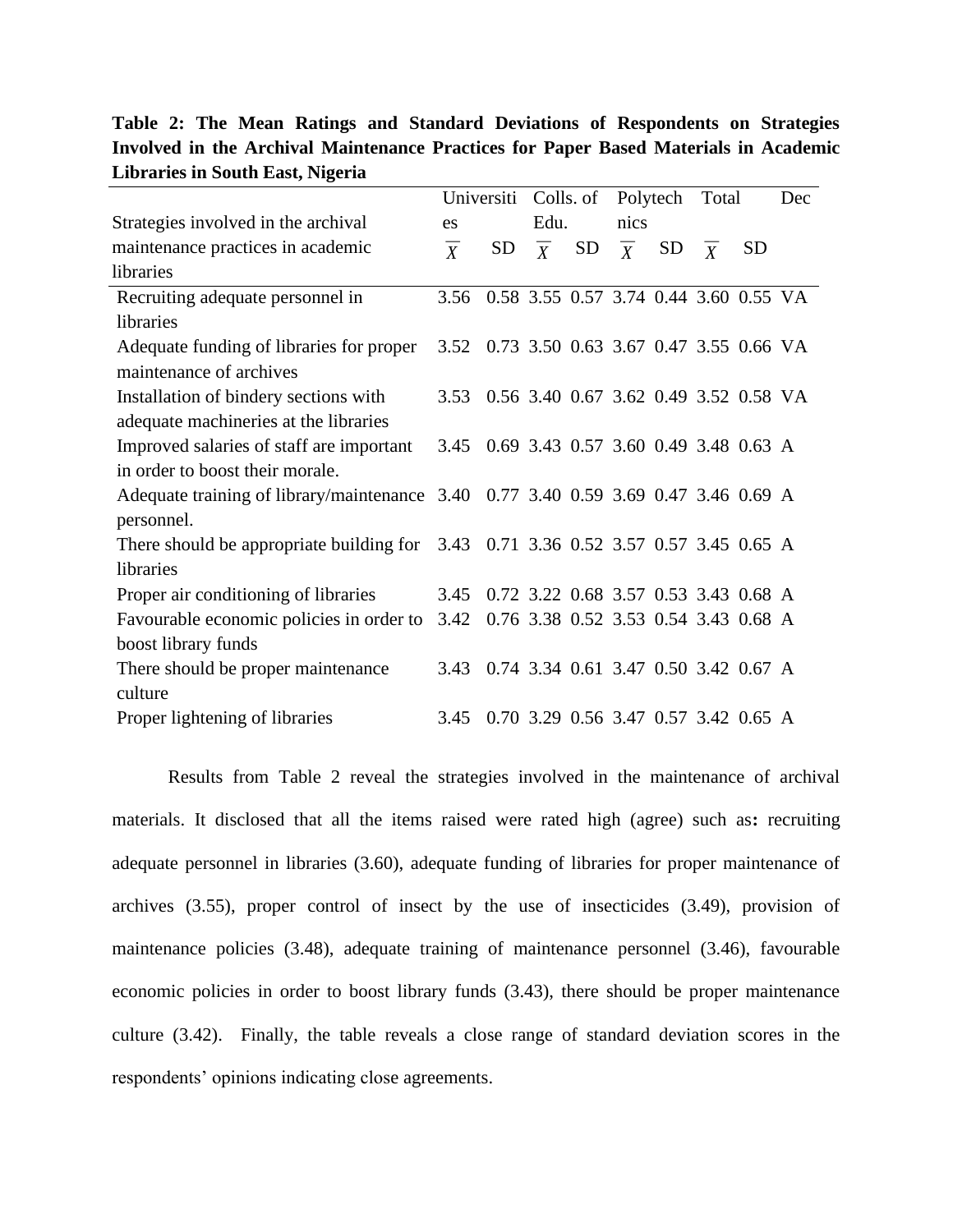These findings corroborate that of Cloonan as cited in Rubin (2004) that proper treatment of materials and handling of archival and library materials should be enforced in academic libraries. From the interview schedule, it was disclosed that adequate power supply was needed in order to improve archival maintenance practices. It was further gathered that steady power supply in academic libraries would help to power the facilities procured for stabilizing temperature for prolonging the life span of archival materials. Some academic libraries in South East, Nigeria had air conditioners but they were not used constantly to control the temperature.

#### **Hypothesis:**

**H01:** There is no significant difference in the mean ratings of male and female library staff with respect to archival maintenance practices strategies for archival paper based materials in academic libraries.

**Table 3: T-test Analysis on the Mean Ratings of Male and Female Library Staff with Respect to Archival Maintenance Practices Strategies for Archival Paper Based Materials in Academic Libraries.**

| Gender | N   | Mean       | Std.<br>Deviati<br><sub>on</sub> | Df  | Mean<br>Differenc<br>e | Std.<br>Error<br>Differen<br>ce | T        | $Sig. (2-$<br>tailed) |
|--------|-----|------------|----------------------------------|-----|------------------------|---------------------------------|----------|-----------------------|
| Male   | 118 | 3.373<br>2 | .53677                           | 275 | -.13886                | .06054                          | $-2.294$ | .023                  |
| Female | 159 | 3.512      | .46769                           |     | $-13886$               | .06179                          | $-2.247$ |                       |

Table 3 provides the t-test analysis on the mean ratings of male and female library staff with respect to archival maintenance practices strategies for archival paper based materials in academic libraries. The sig. (2-tailed) value is .023 at 275 degree of freedom and at 0.05 level of significance. Therefore, the null hypothesis is not rejected.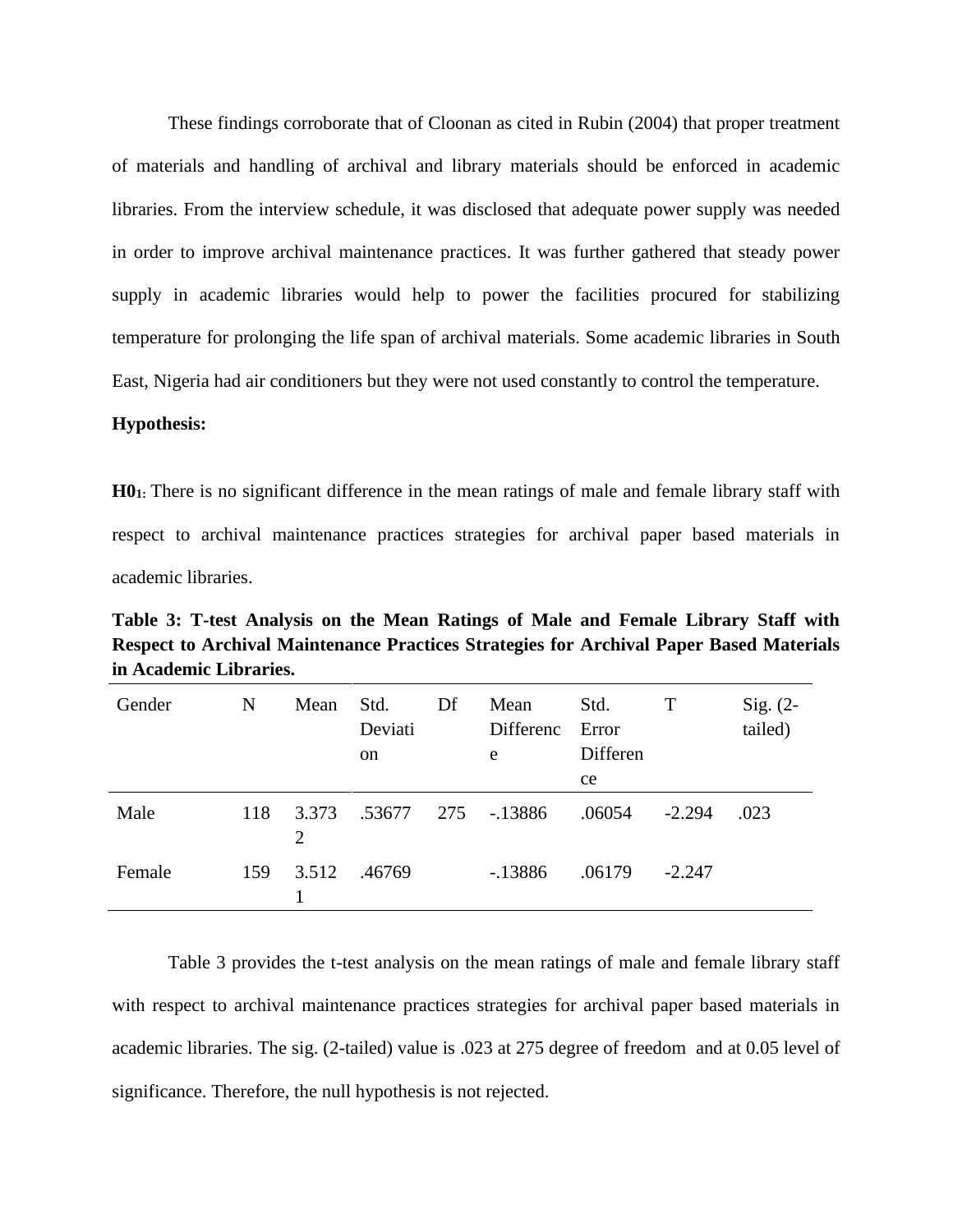#### **Conclusion**

Academic libraries as hub of intellectual activities and custodians of information materials, they generate lots of information materials. Those ones that have continuous values are archival information materials, useful for research, historical and evidential purposes. Archival paper materials need maintenance in order to elongate their life spans for posterity.

The study has revealed that the challenges involved in the maintenance of archival paper based information materials in academic libraries are mostly finance related. No meaningful maintenance practice can be adopted in academic libraries without adequate funds. Another challenge is lack of qualified and trained staff resulting in improper maintenance cultures in academic libraries. Additionally, poor remuneration of staff has a negative implication on staff motivation and job performance as library staff are likely to be motivated to work better with improved and good remuneration. However, the strategies that could be adopted to tackle these challenges such as recruiting of adequate personnel, adequate funding of libraries for proper maintenance of archives, installation of bindery sections with adequate machineries at the libraries will enhance the archival maintenance practices for archival paper based materials especially when they are fully implemented in academic libraries.

## **Recommendations**

Based on the findings of the study, the following recommendations were made:

1. The federal government should fund academic institutions properly and as well improve the funding of academic libraries and at least a meaningful percentage of the available fund will be allocated to the maintenance of archival materials in academic libraries for effective service delivery.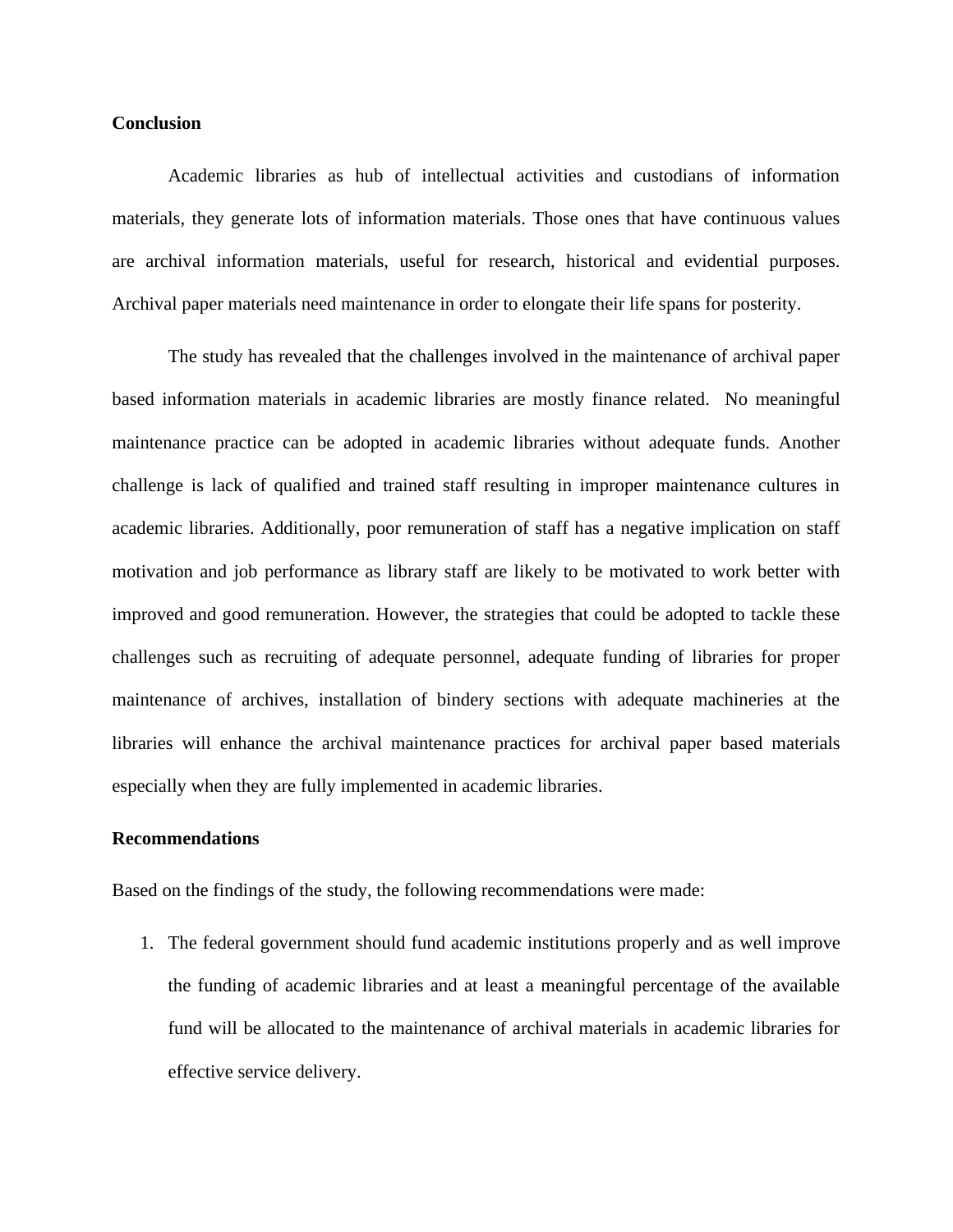- 2. The library administrators should engage qualified and competent staff on the field of Library and Information Science and ICT to ensure adequate maintenance of archival materials in academic libraries.
- 3. Training and re-training of library staff is important in order to help them to acquire current, relevant and needed skills to tackle any challenge associated with archival management.

### **References**

- Adeleke, O. Okusaga. T. and Lateef, E.B 2015. Preservation and conservation of information bearing materials*. Readings in Education, development and globalization.* Available at [www.icidr.org/Regd/Preservation](http://www.icidr.org/Regd/Preservation) and Conservation of Information Bearing Materials pdf.
- Ajidahun, C.O. 2007. The training, development and education of library manpower in information technology in university libraries in Nigeria. World Libraries, vol. 17, no.1 Available at [www.worlib.org/vol17](http://www.worlib.org/vol17) nol1/ajidahunprint-v17nlshtm.
- Ala, E.A. and O'Connel, P.E. 2010. Archives and record storage building. Available at [http://www.wbdg.org/design/archives-records.php.](http://www.wbdg.org/design/archives-records.php)
- Attama, O.R. and Obaseki, T.I. 2010. Library development and economic recession: The Nigerian scenario. A paper presented at the 2nd professional summit on Information science and technology, May 2010, at Nnamdi Azikiwe Library complex.
- Azino, A.O. 2010. Staff training development in academic libraries a motivational tool for maximu performance. In F.C. Ekere (ed). Administration of academic libraries: A book of reading. Enugu: Praise House Publishers.
- Echezona, R.I. 2010. Developing library special collections in a digital era. In E.C. Madu and C.N. Ezeani eds. Modern Library and Information Science for Information Professional in Africa. Ibadan:TextLinks Publishers.
- Edoka, B.E. 2000. Introduction to Library Science*.* Onitsha: Palma Publishing and Links.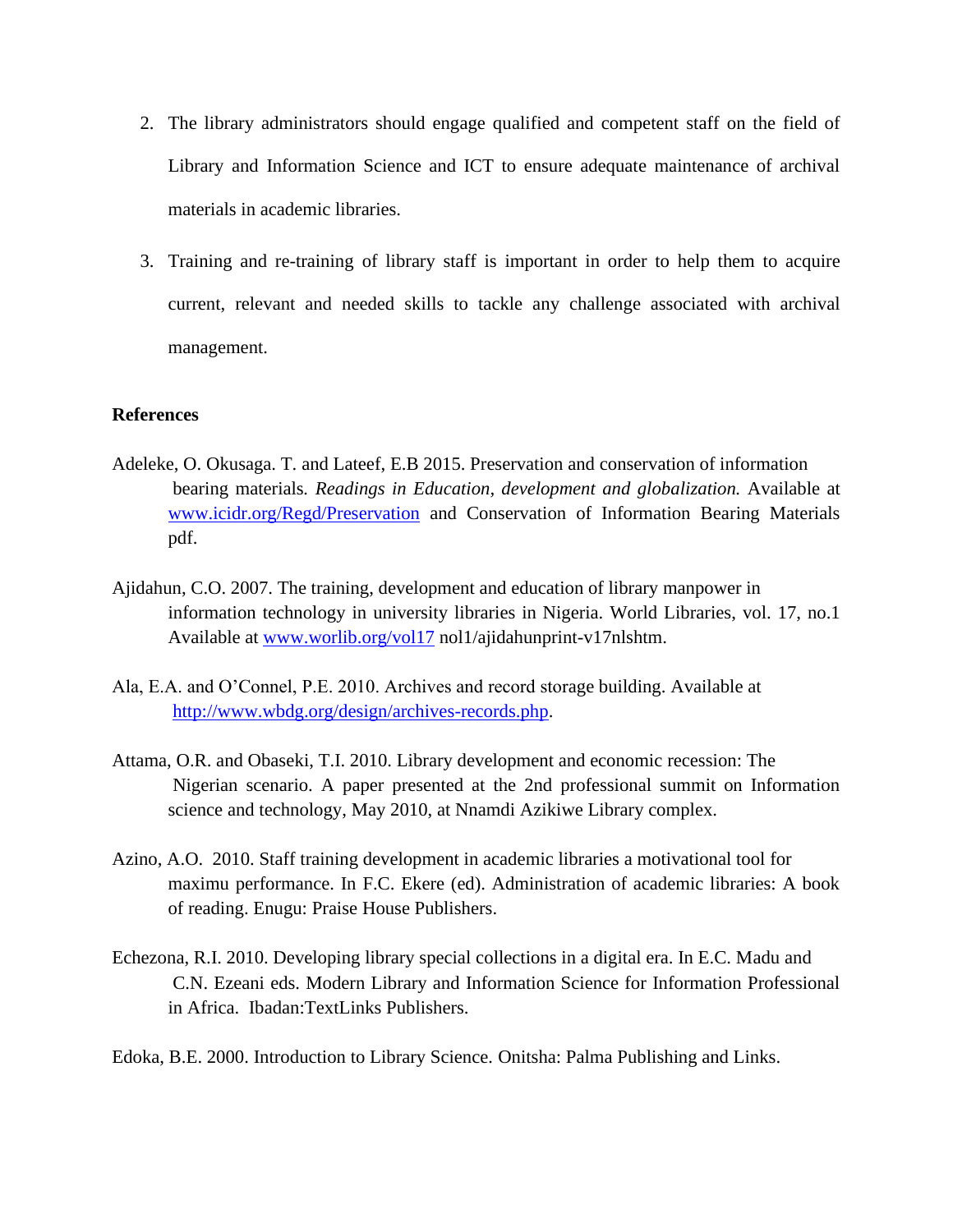- Ekwoba, J.O., Ikeije, U.U., and Ufoma, N. 2015. The impact of recruitment and selection criteria on organizational performance. Global Journal of Human Resource Management, vol. 3 no. 2. Available at https://www.eajournals.org/wp-contents/uploads/the impactrecruitment-and-selection-criteria-on-organizational-performancepdf.
- Eze, J.U. 2012. Staff training programmes in Nigeria public libraries: the case of Enugu State public library. Library Philosophy and Practice. Available at fultext (2) pdf.
- Ganesh, M. and Indradevi, R. 2015. Importance and Effectiveness of training & development. Mediterranean Journal of Social Science, vol. 6, no.1.
- Ibegwam, A. 2010. Preservation and conservation of library media materials in university library. Modern library and information science for information professionals in Africa. In E.C. Madu and C.N. Ezeani eds. Ibadan: Text Link Publishers.
- Igbo, H.U. and Dike, C.C. 2010. Sources of fund and budgeting procedures in academic libraries: the Nigerian example. In the Administration of Academic Libraries: A Book of Readings. F.C. Ekere ed. Enugu: Praise House Publishers.
- Ishola, B.C. 2014. Funding problems in Nigerian university libraries: fee based library and information services to rescue focus on policy. Library Philosophy & Practice. Available at digitalcommons.unl/cgi/viewcontentcgi?article=3049&content=libphilprac.
- Jordan, S.K. 2003. Preservation of library materials. In Miriam A. Drake (ed). In Encyclopedia of Library and Information Science, (2<sup>nd</sup> ed; pg2352-2362). New York: Marcel Dekker.
- Mahmood, Z.U and Mari, H.M 2013. Deterioration of Library Resources and its Causes: theoretical review. International Journal of Basic Applied Science, vol. 01, no.4.
- Mcknight, T.L. and Hess, D. 2000. Climate Zones and Types: The Koppen System. Physical Geography*.* A Landscape appreciation. Upper Saddle River, N.J.: Prentice Hall.
- Ode, E.O. and Omokaro, D.A. 2007 . Basic principles and practice of librarianship. Abuja: PSG- Franc Publications.
- Oghenetega, L.U. and Ebele, U.C. 2014. Maintenance culture of information resources among librarians in two selected private higher institutions in Anambra State of Nigeria. Information & Knowledge Management, vol. 4, no. 6. Available at file///user/downloads/13856-1532-1-PB.pdf.

Ogunmudede, A. Thomas and Ebijiuwa, S. Adefunke, 2013. Problems of conservation and